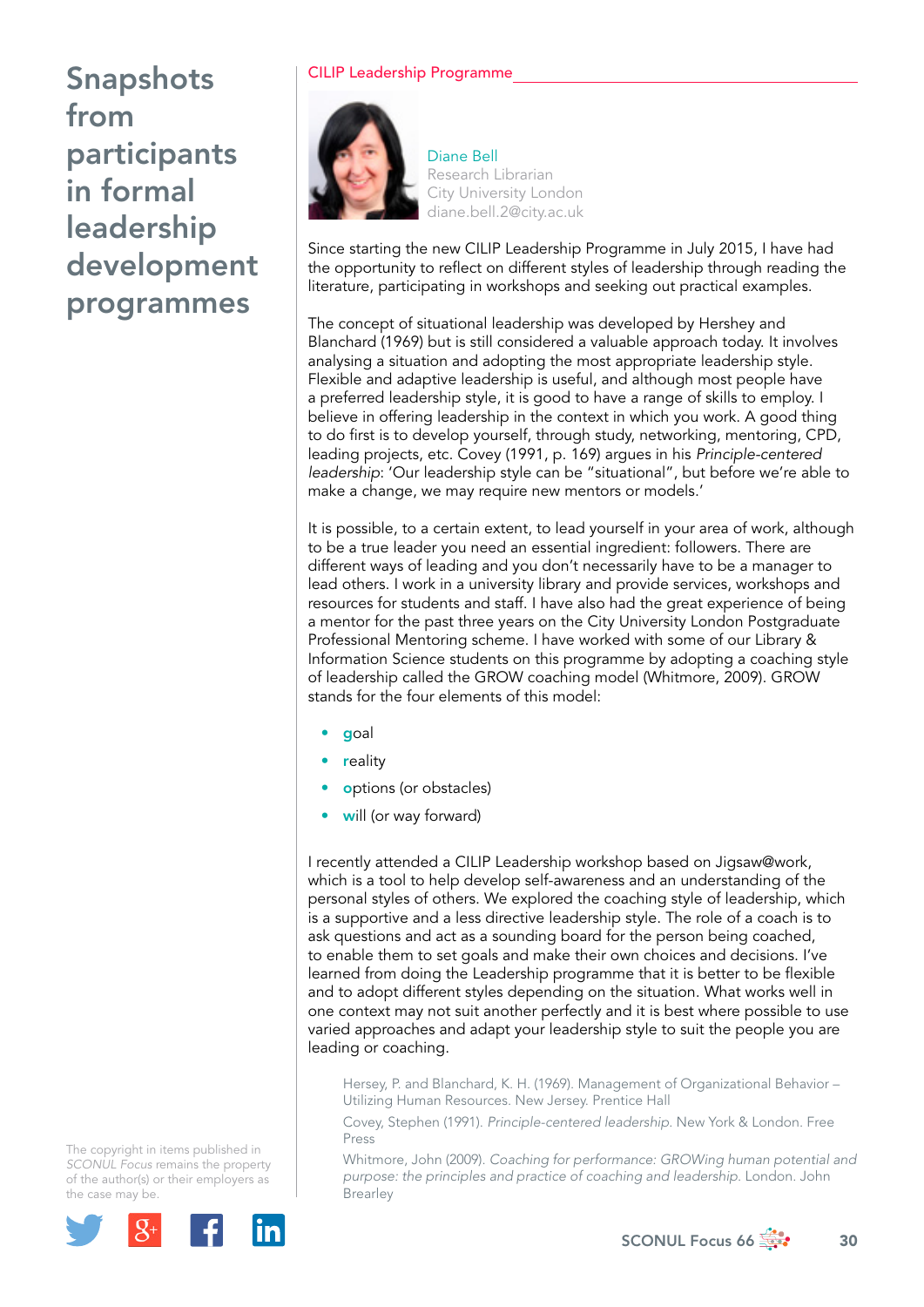## Leading Change Institute



Caleb Derven Head, Technical and Digital Services, University of Limerick [caleb.derven@ul.ie](mailto:caleb.derven@ul.ie)

During the summer of 2014 I was a Fellow in the Leading Change Institute (LCI) in Washington. The programme ran over six days, Sunday through Friday. Two deans facilitate the work of the Institute, guiding the various activities and providing thoroughly generous advice. We initially met on Sunday morning for introductions and an exercise based on the StrengthFinder / Gallop framework. The next three days revolved around a series of conversations with leaders in education and educational policy that continued far into the evenings, with a mixture of formal and informal social events. The Institute culminated in a daylong collaborative exercise on Thursday where small groups were tasked with designing a new higher education institution based on the Institute's themes and our conversations with the various leaders. Friday was dedicated to some final reflections and creating opportunities for maintaining connections made during the Institute. Further post-Institute support was made possible during the next year in the form of monthly video conferences.

The Institute was framed by six themes: self-knowledge, strategic planning, storytelling, collaboration, communication and change management. While all these themes continue to provide inspiration and food for thought, two years on, the Institute's emphasis on collaboration still resonates with me and informs my daily work. From the start of the LCI, collaboration was seen as valuable in indicating how others complement one's personal leadship skills. That indication is necessary in order to build a more complete and effective team. It acknowledges what you need from others in order to get a job done. Tasked with augmenting and shifting a traditional technical services unit towards a variety of digital, technologically-enabled and data-driven services in a challenging economic climate, I have found that the vision of collaboration articulated at the LCI has allowed me to move elements of my work forward. For instance, to accommodate a growing digital collection, staff at the Glucksman Library at the University of Limerick have been extending their work with traditional MARC21-based cataloguing into a further range of metadata formats used for digital objects. Finding the space and skills to make this expansion possible has meant working across and through organisational boundaries in an entirely different way. Interestingly, the degree to which we have had to work differently with one another in our seventeenmember Technical and Digital Services Unit has had as much of an effect on implementing the new services as the technical changes necessary for the services. Collaboration in this fashion has had a huge effect on traditional roles. An important lesson for me has been that the how of the collaboration (the manner and depth to which it has been done) is as important as the what (the specific mechanical or technical steps). In this sense, collaboration has not only allowed me to effect certain changes but has also made future innovation possible. A fundamental takeaway for me from the LCI has been that the higher education environment is very much a world in flux, where ambiguity and uncertainty are central. The willingness to engage though in deeper, transformative instances of collaboration offers the prospect of meeting the uncertainties directly.

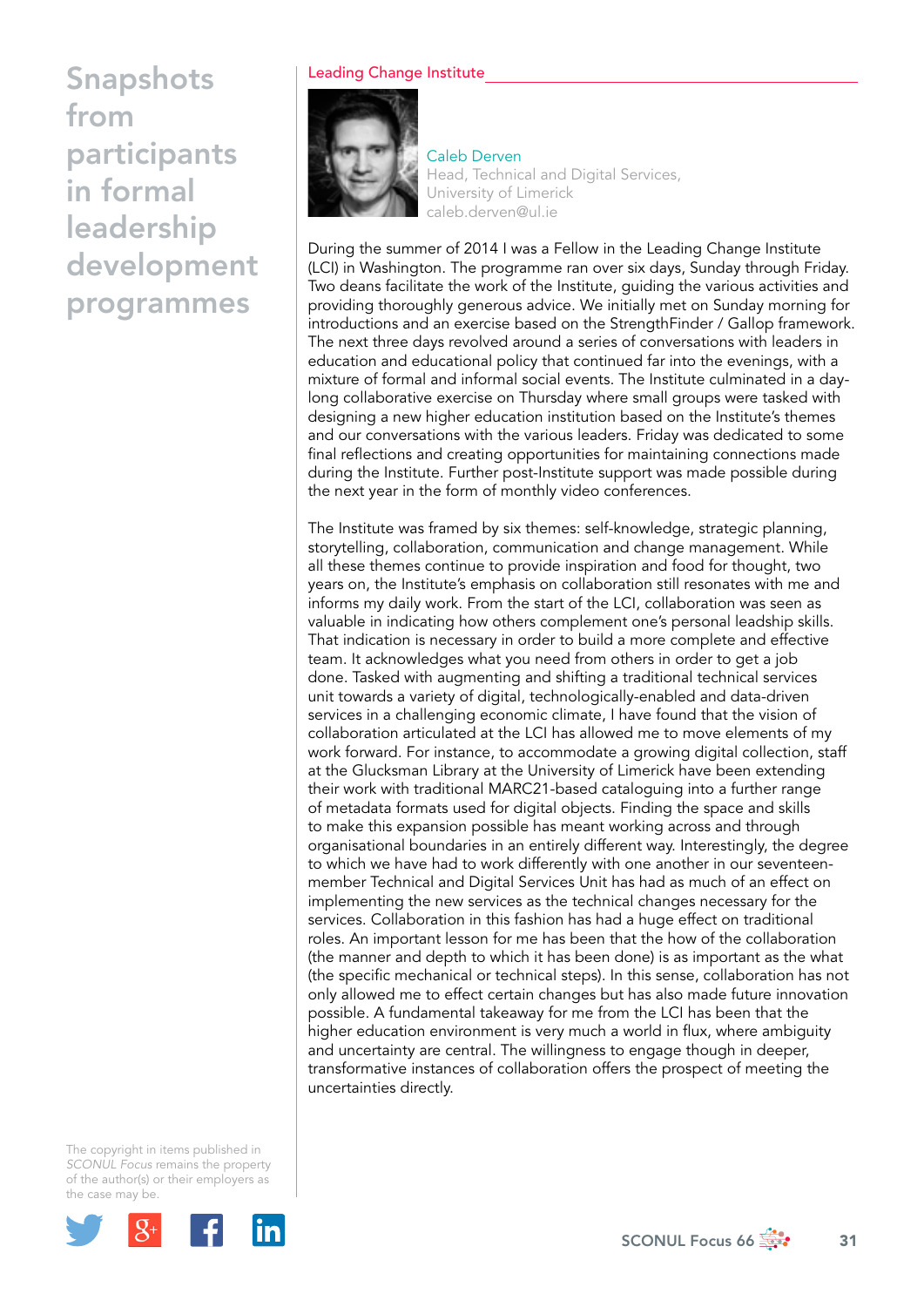## CILIP Leadership Programme



Anne-Lise Harding Learning Resources Manager South Essex College [anne-lise.harding@southessex.ac.uk](mailto:anne-lise.harding@southessex.ac.uk) 

## The theory

In my position at South Essex College I manage a department and ten members of staff. Prior to my start, a restructure had provided new arrangements but not a new mind-set or a vision. A perfect opportunity for a wannabe leader. Prior to taking part in CILIP's Leadership Programme in its pilot year, my experience of leadership consisted of operating with one goal, common sense and my team in mind. I applied to the Leadership Programme thinking that I would benefit from a more academic, structured approach to leadership. During the course, we learned about different aspects of leadership. The aspects that particularly resonated with me were people management and learning about how your personality affects your leadership style.

## The practice

During the course of the Leadership Programme I think I did really well at learning the theory and strategies, but it was not until halfway through the course that it all fell into place in a light bulb moment. After a draining and stressful term, I realised I had slipped from leader back to manager. My team had a different view of what my position was and this affected my workload.

Part of the course requirements is to keep a development plan and it was highly helpful to determine what I needed to do in order to restore my leadership. I have now set myself clear objectives to be more assertive, to establish and present a clear vision for the department with timelines for separate goals. Another aspect of regaining my position as leader is to build myself a stronger, less emotional work persona.

I think one aspect of leadership that is overlooked is mental health and the toll of forging your identity. I take the most important advice about leadership from Carol Brey-Casiano 'Take care of yourself. Whenever I hear of a friend or colleague who is taking on a new leadership position, the first thing I do is encourage that person to start […] a healthy lifestyle. Being a leader takes stamina.'

I think that this is a difficult shift for me personally, but thanks to CILIP's Leadership Programme I have a solid theoretical background and examples from my peers to support and frame my thinking. I don't think I would be able to transition from manager to leader without the leadership programme.

### Recommended reading

Bell, S. (2013). Skills for leading libraries in the future / leading from the library [Online]. [http://lj.libraryjournal.com/2013/03/opinion/leading-from-the-library/skills](http://lj.libraryjournal.com/2013/03/opinion/leading-from-the-library/skills-for-leading-libraries-of-the-future-leading-from-the-library/)for-leading-libraries-of-the-future-leading-from-the-library/ [accessed 29 February 2016].

Chow, A. & Rich, M. (2013). The ideal qualities and tasks for library leaders [Online]. <https://journals.tdl.org/llm/index.php/llm/article/viewFile/6380/6220> [accessed 29 February 2016]

Brey-Casiano, C. Leadership qualities for future library leaders: Carol's 10 steps to being a great library leader [Online]. [http://www.library.illinois.edu/mortenson/](http://www.library.illinois.edu/mortenson/book/10_brey-cassiano.pdf) [book/10\\_brey-cassiano.pdf](http://www.library.illinois.edu/mortenson/book/10_brey-cassiano.pdf) [accessed 29 February 2016]

The copyright in items published in *SCONUL Focus* remains the property of the author(s) or their employers as the case may be.



SCONUL Focus 66  $\frac{1}{200}$  32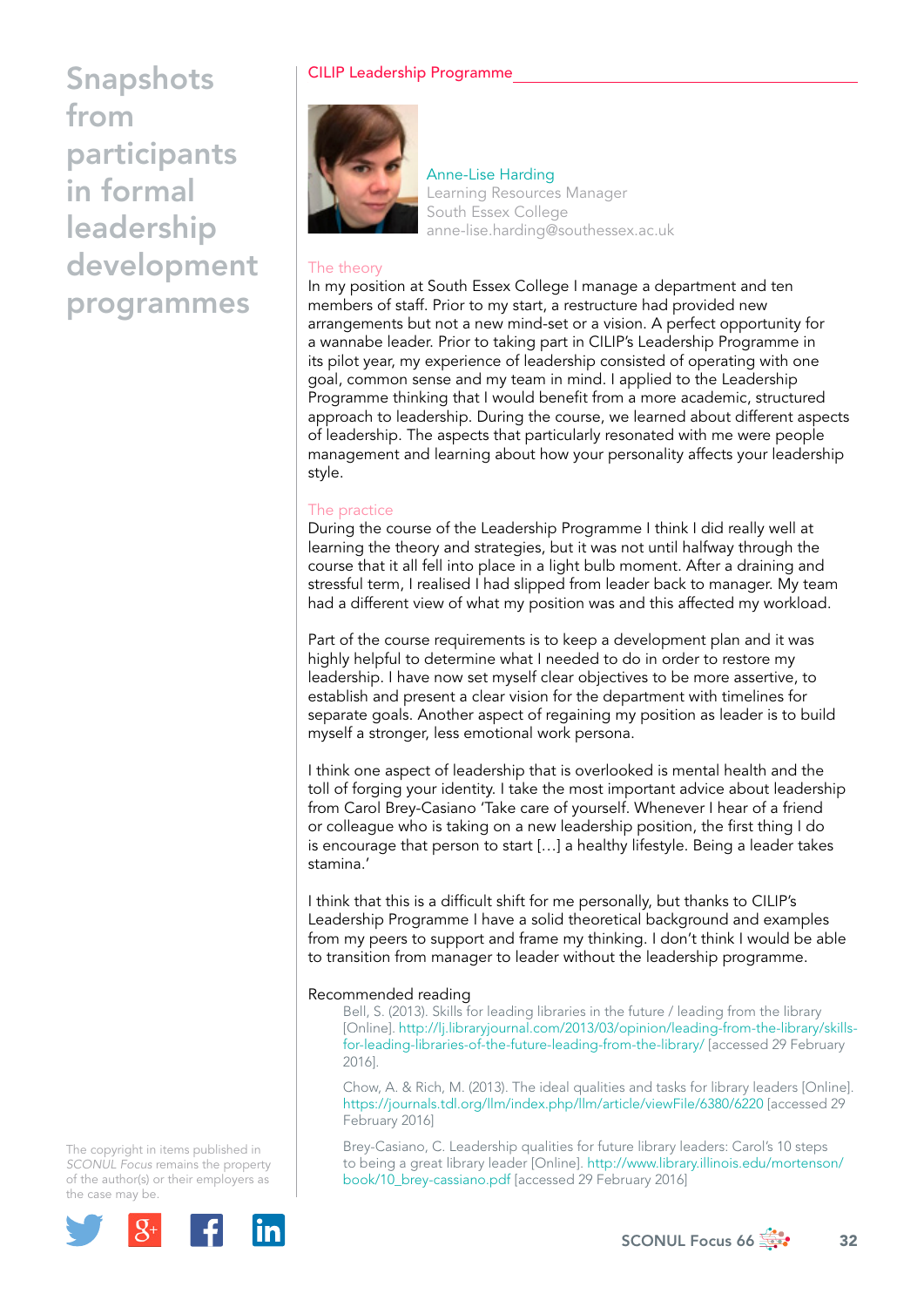## LIBER Leadership Development Programme



Thomas Kaarsted Deputy Library Director University of Southern Denmark [thk@bib.sdu.dk](mailto:thk@bib.sdu.dk)

At my library I am in charge of external partnerships including internationalisation. Some time ago we organised a workshop to come up with some great ideas for new services, but there were no suggestions. At one point I asked the crowd of fifteen or so: 'How many of you guys have visited a fellow university library or gone to a conference abroad in the last year?' The answer was an abysmal four. 'The year before?' Don't even ask.

We're pretty good at going local – which of course isn't enough in an increasingly global world.

## Why the LIBER Leadership Development Programme?

There are several reasons. A lot of the challenges in the library and university sectors are pretty much the same all over Europe. How do we become more professional from a leadership standpoint? How do we deal with innovation and decreasing budgets? What about Big Data, Business Intelligence, facilitating learning? The list goes on and on.

The LIBER Leadership Development Programme provides a glimpse into all that – and much more. You meet colleagues – fellow leaders – who struggle with the same leadership issues as you do, and sometimes come up with amazing solutions.

Besides the fact that you are able to build a network with good colleagues from all over Europe, the Programme includes a placement with a senior library manager. I spent a week with Jan Wilkinson and her staff at the University of Manchester Library, and in addition to being generously invited into the engine room of an internationally renowned library, the opportunity to watch leadership 'live' as it happens, and discussing it afterwards over a drink, is a learning experience you don't get every day.

Consistent strategic communication and development of a leadership team were key takeaways. At the end of the Programme I had a dozen or so ideas and reflections, some of which I am currently working on. So, yes, it really does pay to get out of the office.

### Future Leaders Programme



Valerie King Head of Academic & Student Engagement University College Cork [v.king@ucc.ie](mailto:v.king@ucc.ie)

Reflections can be a learning in themselves – thus I welcome this opportunity to share what the Future Leaders programme meant to me. My initial thoughts are that Future Leaders 5 [FLP5] was an engaging, enriching and one of the most enabling programmes that I have taken in my career. The programme had all the modules of any leadership course: exploring the self, team, and

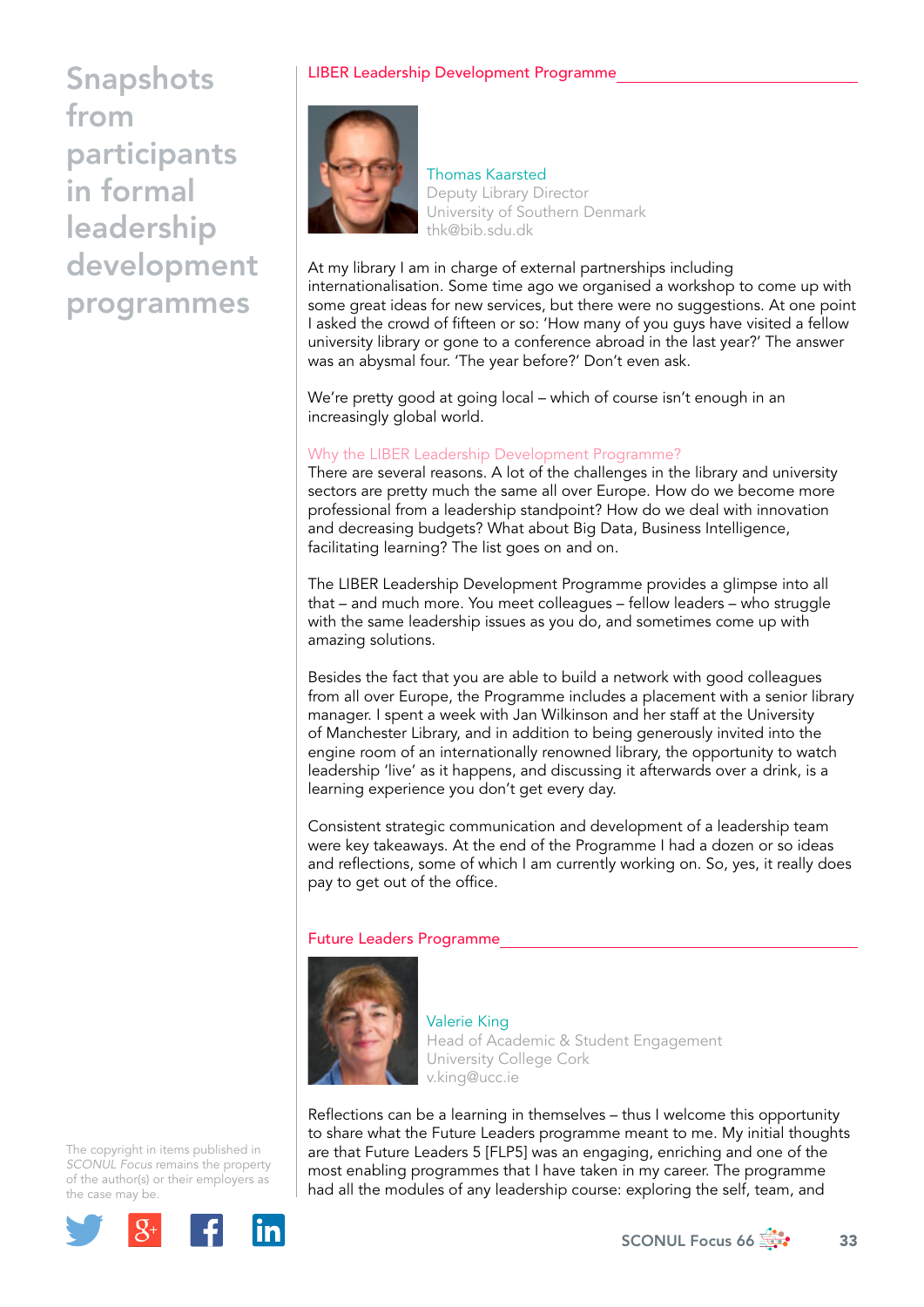the organisation. I had taken some leadership programmes before this and my expectations were that this would be similar only longer . While the formal part of the programme was over a year, it is a lifetime programme in reality. You never stop learning from it. The Action Learning Team that I was part of in FLP5 was particularly helpful. In this small group of people you were able to tease out what was going on for you, what was at stake and what would help you going forward. This was all done in a supportive, trusted, confidential environment. The essence of this kind of support was to enable you to be truthful, honest and with the help of gentle coaching from your friends (they did become friends) you came to new breakthroughs in whatever issue you had. This was also practical, as you committed to an action. Awareness of all your core values and noticing when situations are aligned to them is when you work best. These situations give you a steady foundation that enables you to get to know and lead your own teams. The skills are transferrable and adaptable to any environment. I am extremely honoured to have met such incredible facilitators and co-participants at FLP5.

## LIBER Leadership Development Programme



Heli Kokkinen Head of Library Services Turku University Library Finland [heli.kokkinen@utu.fi.](mailto:heli.kokkinen@utu.fi)

#### Invest and earn

I am participating in the LIBER Leadership Development Programme during 2015–16. When you embark on training, you do not know beforehand how much it will give you. Of course it is also a question of your own attitude; you learn if you want to learn. What has always been a challenge for me is to use what I have learnt and to incorporate it into my daily work. The LIBER Leadership Development Programme is constructed so that it makes you learn, but you need to fully commit yourself to it. The more you invest the more you earn.

I gained practical pieces of advice to use in my daily work based on different management theories and practices, which were rehearsed throughout the course.

Powerful questions help me when reflecting on what I have done or planned and what I could do. The Myers-Briggs type indicator (MBTI) helps me, as it gives me different ways of approaching others. Participating in the leadership development programme has also given me a network of European library professionals with whom I can consult, share ideas, have feed forward on any problems. My network is a spring of inspiration, a 'warehouse' of knowledge, providing me with huge opportunities to learn.

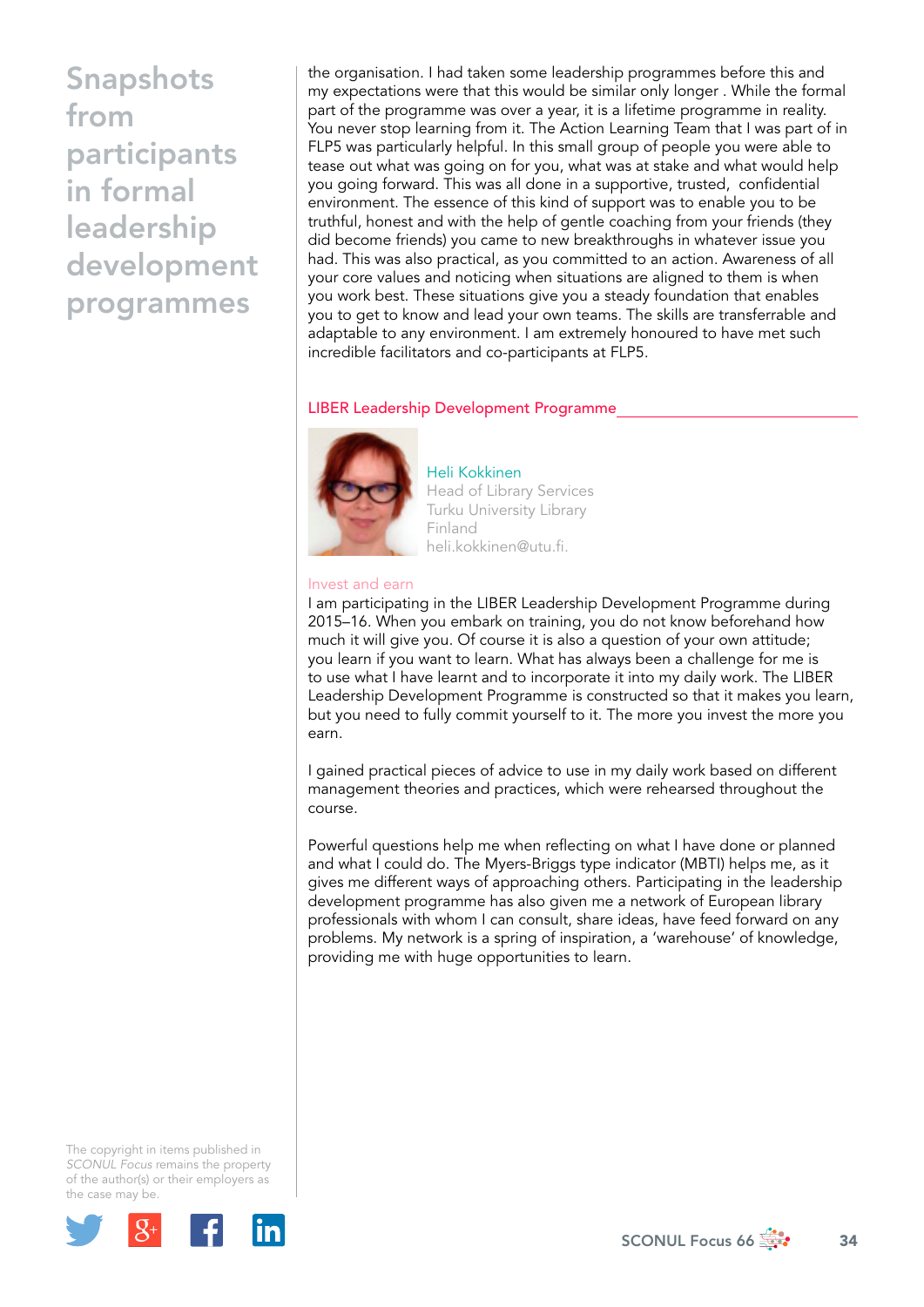## LIBER Leadership Development Programme



Andy Land Digital Programmes Manager University of Manchester Library [andy.land@manchester.ac.uk](mailto:andy.land@manchester.ac.uk)

I joined the LIBER Leadership Development (Emerging Leaders International Development) Programme in 2011, two years into my role at the University of Manchester Library as a manager in its digital library team. My background is in IT and information management outside higher education and I was keen to improve my understanding of the strategic issues and leadership challenges facing university libraries, as well as developing my own leadership skills.

The programme was very challenging and there were numerous aspects of it that were interesting, enjoyable and beneficial. The module on change management looked at Kotter's eight-step change model and considered its applicability to our own environments. I've subsequently managed a number of programmes and projects that have brought about significant change and I have used the model on a number of occasions to inform my approach. The section on strategy taught us the art of time travel (mental rather than physical!), projecting ourselves to a point in the future and looking back to understand the journey we had gone through to get there. Again, this is an approach I've used on a number of occasions to try to get a clear vision of where we want to head and how we might get there.

The mentorship placement is a key part of the programme and one I benefited hugely from. I spent a week in Denmark, primarily with Svend Larsen, Chief Executive of the Statsbibliotek in Aarhus and also at the Royal Library in Copenhagen. Svend gave up a lot of his time to share his leadership experiences and approaches. A number of aspects of his approach have stayed with me and I now apply them myself. Contacts made at the Royal Library have been invaluable and I have subsequently worked closely with colleagues there on Library IT projects.

As part of the programme I joined an action learning set along with colleagues from Belgium, Germany, the Netherlands and Spain. We met virtually each month during the programme and continued afterwards. Having colleagues at similar stages of their careers and facing similar organisational and professional challenges, with whom you can be open and from whom you can learn from is immensely beneficial.

In 2015 I joined the library's Leadership Team and am now leading a significant programme for the library called Digital First. The LIBER programme enhanced my self-awareness, skills, tools, knowledge, profile and network to help me achieve this.

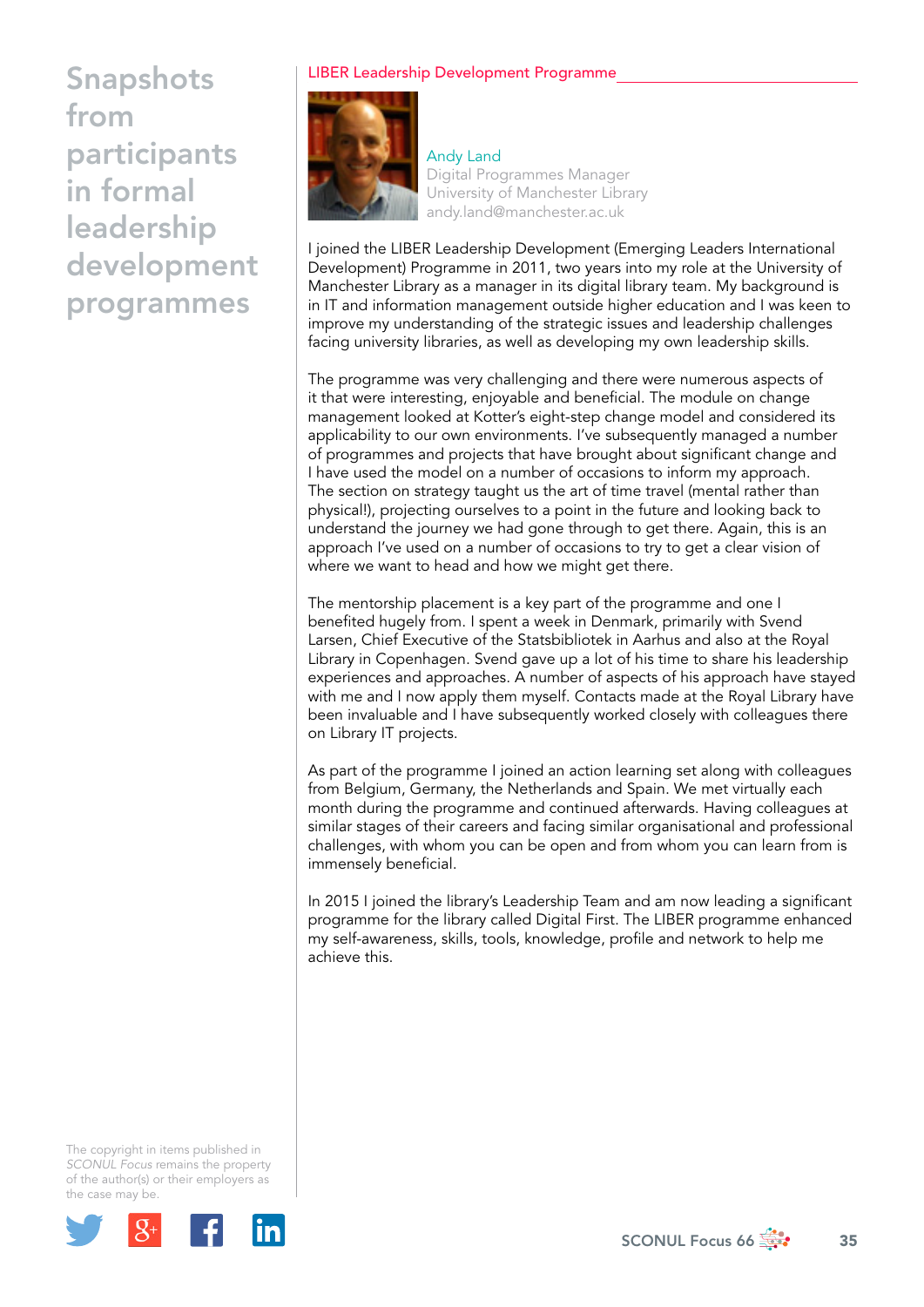## CILIP Leadership Programme



Chris Martindale Subject Librarian Manager University of Derby Library [c.martindale@derby.ac.uk](mailto:c.martindale@derby.ac.uk)

'Business can be understood as asset of relationships among groups which have a stake in the activities that make up the business' (Freeman, 2010 p. 24).

Knowing who your stakeholders are, and the power and influence they exercise within an organisation, is the key to understanding how decisions are made. This applies to whether you are working as part of a team or you are in a solo role at work. Regularly checking the stakeholder level of interest in your project or new service can help you direct your efforts to maximise the impact of your work. The series of videos focusing on the Stakeholder Analysis Theory is one of a number of resources made freely available to those who enrolled on the CILIP Leadership Programme.

I have found the leadership resources available from the CILIP VLE an invaluable source of support, and they have helped me to engage actively with the programme. The short and practical nature of the video materials have been a useful 'temperature check' to ensure that I am ready to handle the next challenge coming my way. Whether it's leading a project to develop a suite of online tutorials, to support student learning, or negotiating with programme managers a detailed review of current journal subscriptions.

When it comes to working with the CPD Project as part of the Leadership Programme, I found the Learning Resources about the Belbin 'Team Role Theory' very helpful. The central message was that for teams to be at their most effective, they are a balanced mix of varied skills, knowledge and attributes, not – what some people may expect – made up of the best subject expertise available.

Some of the key advantages of using this approach is that it improves an awareness of individual behaviour and the effects that this can have upon the team. It can develop trust from the rest of the team because they know how to respond to the other members involved, and it matches workers to the jobs that they will carry out the most effectively.

The excellent way the learning resources materials were provided included links to additional resources, when I needed to follow these ideas up. How can someone who fits the description of a 'plant', who is creative with ideas, work in the same team as a 'completer finisher' with their detailed approach? The CPD Project Team drew on the strengths of the individuals involved to collaborate effectively at a distance during the programme.

Freeman, R.E. et al. (2010). Stakeholder theory, Cambridge University Press. 2010

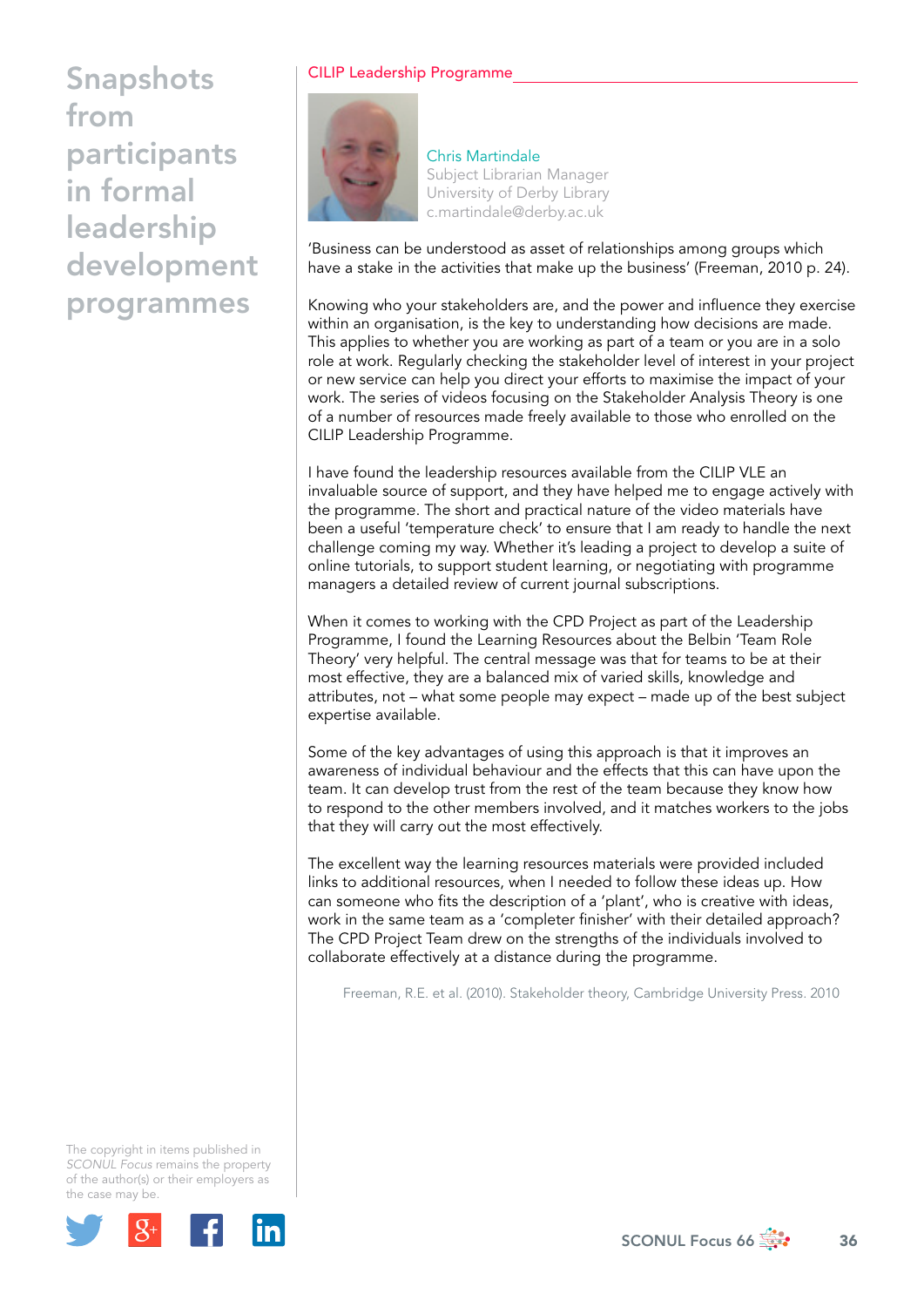## Future Leaders Programme



Jane Maxwell Principal Curator Manuscripts & Archives Research Library Trinity College Library, Dublin [maxwellj@tcd.ie](mailto:maxwellj@tcd.ie)

The training I undertook had a profound effect on me – from the moment the opportunity was offered to me, to a conversation I had this very morning (and regardless of which morning you read these words, gentle reader, it will still be true). The effect can be summarised in two words – confidence and communication.

Confidence is the almost inevitable impact of engaging in theorising and thought and the concomitant development of skills; in my case not just confidence that I could take on the advanced role, as it then existed, but that I would be bringing to it something unique and valuable. By introducing me to impressive individuals, mostly women (another significant experience), all with different approaches to management and leadership, the training course I undertook some years ago impressed on me the fact that the most effective leadership is not added onto but is a function of one's own unique (-ish) way of dealing with the world.

Without going into too much detail about the particular course\* it is necessary to understand something of its structure to appreciate its stronger points. Apart from pretty heavy-duty reading lists, 'talks from leaders', 360 degree reviews and lots of admittedly fairly cheesy 'leadership-speak', there was the fact that the group which was brought into being by this year-long course became quite close. Each person became committed to helping the others to work through a particular leadership issue with which he or she was struggling. This built up an atmosphere of trust in which it was not difficult to ask for and offer help, and I became very conscious of the need to communicate extremely carefully (disclosure – my traditional communication style could best be characterised as 'scattergun'). My 'aha' moment in this regard came when I was paired in an exercise with a colleague whose personality and leadership style were completely opposite to my own. For that person to derive any benefit from our conversation I had to listen more actively and speak more carefully than I had ever done before. I wish I could say I always remember to commit this level of care to my professional communications, but at the very least I notice when I have failed to do so, when the result is always a much longer conversation than it needed to have been.

\*see Fallon, Helen et al, 'Engaging with leadership development in Irish academic libraries: some reflections of the Future Leaders Programme (FLP)', in Australian library journal, 60 (1), pp. 8–20. ISSN 0004-9670. [http://eprints.maynoothuniversity.ie/2477/](http://eprints.maynoothuniversity.ie/2477)

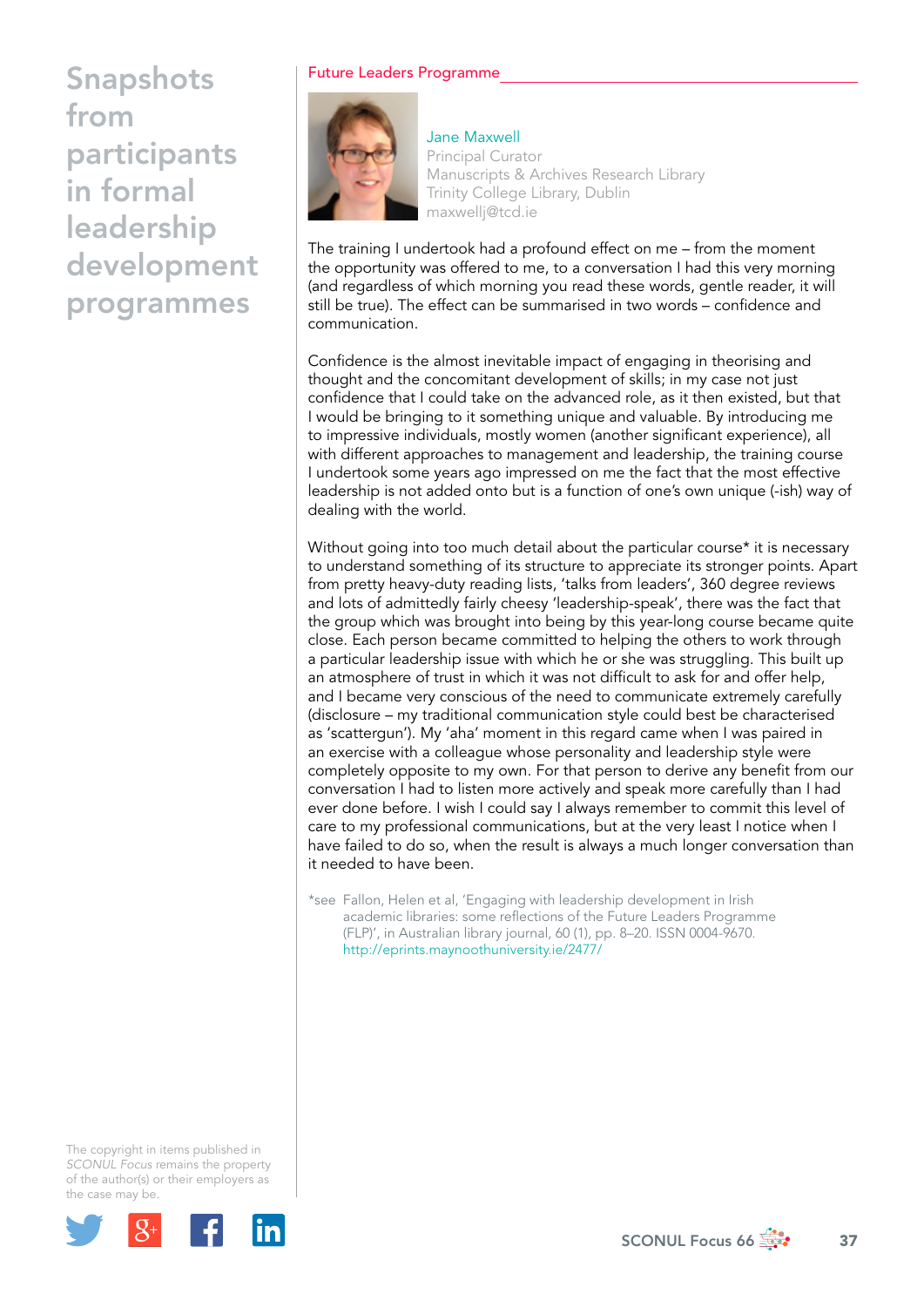## Future Leaders Programme



Ciara McCaffrey Deputy Librarian University of Limerick [ciara.mccaffrey@ul.ie](mailto:ciara.mccaffrey@ul.ie)

Looking back, one of the most lasting impacts of the Future Leaders Programme that I completed in 2010 occurred for me on the first day of the first module, when one of the first slides stated 'every one of you is already a leader'. This simple statement and the subsequent year-long programme prompted a dramatic change in my outlook that has stayed with me. Before embarking on the course I saw myself as a reasonably competent and effective manager – it hadn't occurred to me to think of myself as a leader. I thought I was attending a course to learn how to become a leader or to learn from real leaders. The course fundamentally changed my understanding of 'leadership' as it took me through the language and skills of leadership – namely, vision, values, leadership strengths and weaknesses, my understanding of and impact on others, my understanding of my institution and the higher education environment in which I operate.

I now see everything through a leadership lens – myself, others, in work and outside it. I continually reflect on my own leadership style – what holds me back, what spurs me on, when I stay in my comfort zone and when I need to step out of it. I notice examples of strong and weak leadership in all areas of life. I see leadership skills and potential in my colleagues, my friends and even my children (all of whom are under the age of six!). I recognise the very rare leaders who seem to be naturally born, and the majority who have accepted the responsibility and have learned the skill of leadership, among whom I include myself.

Thinking of myself in leadership terms has many times strengthened my resolve when faced with workplace challenges that I might instinctively wish to avoid. Reflecting on what others need from me as a leader has often driven me to inspire and motivate, and also to do what all leaders must inevitably do – that which is unpleasant but is necessary for the greater good. In short, understanding my leadership role gives me confidence and conviction every day.

I wish that all librarians had the opportunity of experiencing a leadership development programme, but for those who don't, I would say this – you are already a leader – a representative, ambassador and champion of your library and your institution. What kind of leader are you?

## Future Leaders Programme



Elizabeth Murphy Head of General Collections and Finance Maynooth University [elizabeth.murphy@nuim.ie](mailto:elizabeth.murphy@nuim.ie)

In 2008–09, I did The *Future Leaders Programme: Preparing for Service Leadership*, run by the Leadership Foundation for Higher Education

The copyright in items published in *SCONUL Focus* remains the property of the author(s) or their employers as the case may be.



SCONUL Focus 66  $\frac{1}{200}$  38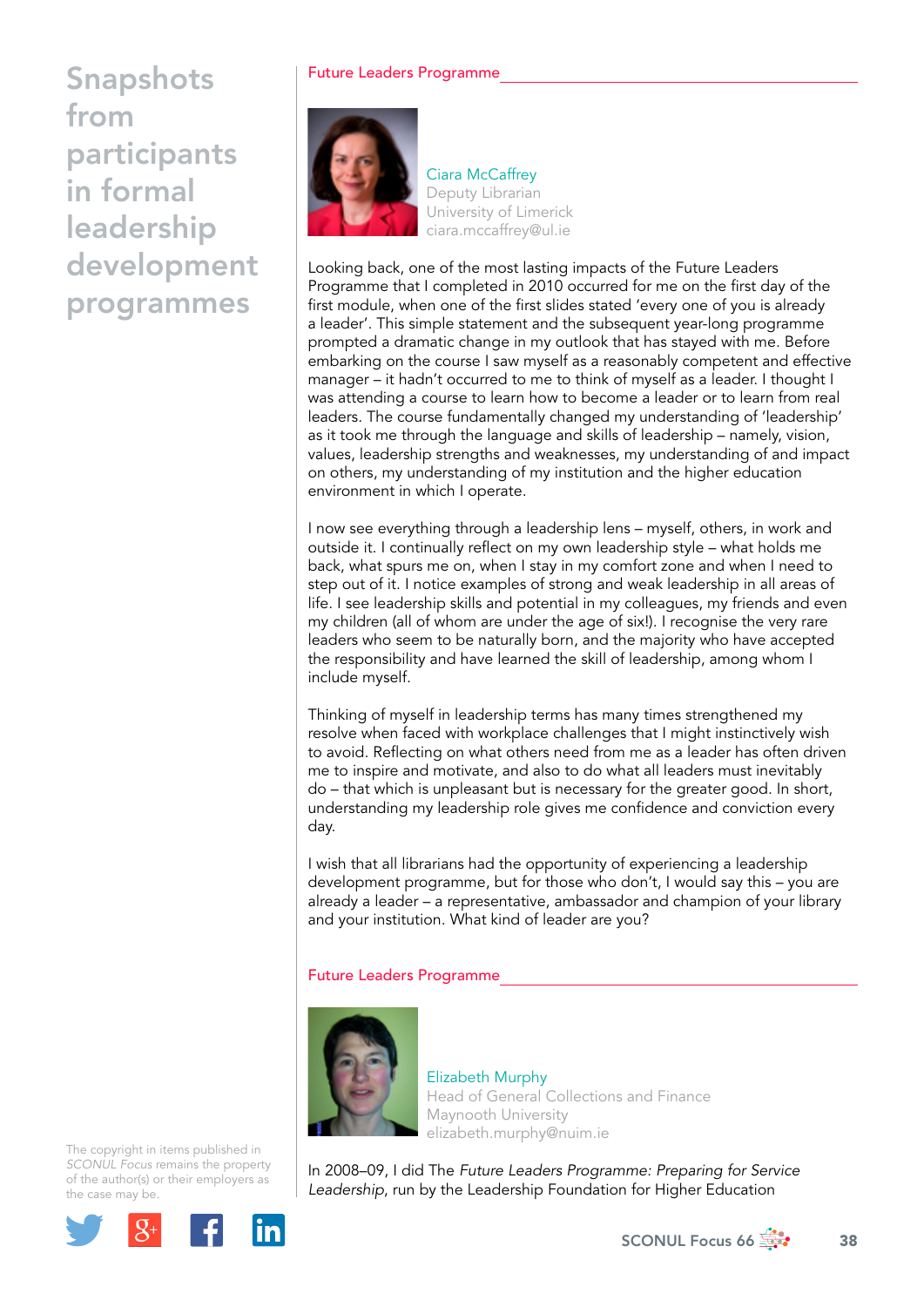[\(http://www.lfhe.ac.uk/](http://www.lfhe.ac.uk)). This was a wonderful opportunity afforded to me by the library at Maynooth University for which I'm eternally grateful.

The theme and discipline of self-awareness as a critical component of effective leadership was my key learning takeaway, and one that I continue to work on.

My natural inclination is to be task-orientated, but through this programme I learnt to balance my orientation more towards people through better selfawareness. Thus I have learnt to listen more, to have more empathy and to understand, or at the very least seek to understand, the dynamics at play and respond accordingly. I also regularly challenge my thoughts and actions and continually strive to notice the blind spots. Reflection, change and renewal were further enabled by having the opportunity to experience different roles at the library. After the programme I read *Micromessaging: why great leadership is beyond words* by Stephen Young (2007, NY: McGraw-Hill), which I also found very helpful.

In terms of career progression, I eventually came to the conclusion that I was happy with where I was in my career at that time in my personal life. So while I haven't progressed my career in the traditional sense, I myself have progressed hugely, I feel, in how I practise leadership. Having said that, I'm acutely aware that I still have loads to learn and have lots of scope for developing other leadership traits.

My current leadership conundrum is a quotation from Martin Luther King that I read recently: 'A genuine leader is not a searcher for consensus but a molder of consensus.' All comments welcome!

#### Future Leaders Programme



Crónán Ó Doibhlin Head of Research Collections & Communications University College Cork [c.odoibhlin@ucc.ie](mailto:c.odoibhlin@ucc.ie) 

What is leadership? Leadership is a characteristic that we recognise innately and yet it has an undeniable intangibility. One might say that we know leadership when we experience it. In practice, effective leadership can be a challenging skill for senior managers to deliver consistently.

When we follow a leader, what mobilises us into action? It is not simply a question of convincing the head, making an objective argument and devising the strategy. It is also about convincing the heart and awakening the spirit of an organisation, which is of course a more complex matter, and asks for a personal investment by all parties. That is why leadership can prove difficult and even elusive to the best intentioned.

For me personally, the concept of a continuum of learning is at the core of leadership. I am fortunate to have had the opportunity on two occasions to complete formal leadership programmes, once as part of the 2008–9 cohort of librarians and IT managers to the Leadership Foundation Programme for Higher Education (<http://www.lfhe.ac.uk>/), and more recently as part of a senior management leadership programme at University College Cork. I benefited equally from each programme. They were somewhat different in scope and detail, but more importantly, they were very similar in delivery and structure. Both were led by excellent co-ordinators who provided a very high degree of intelligent, challenging and targeted support. They also adopted

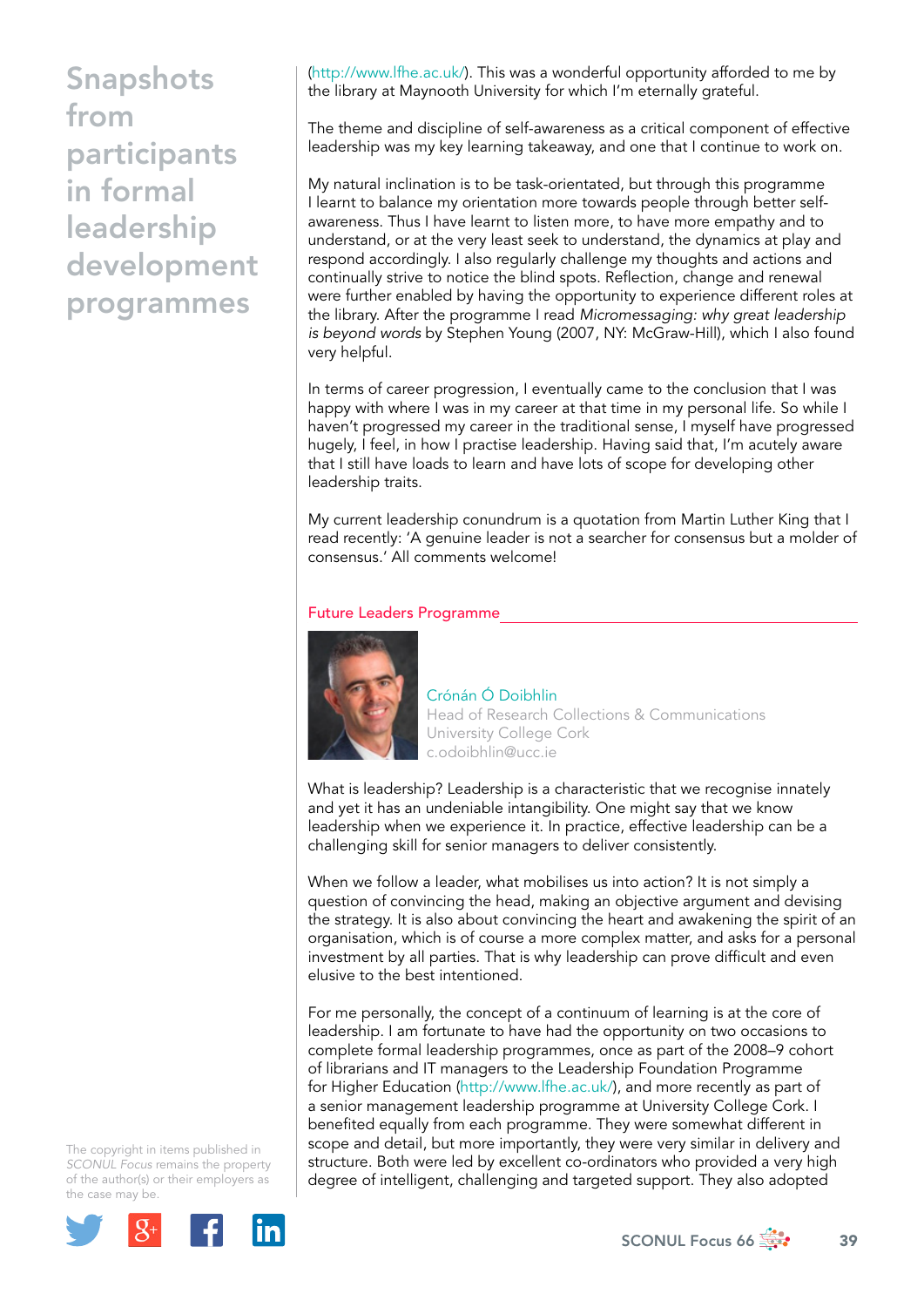a three-part progressive structure, taking candidates through an intensely reflective examination of the self, relationships with others and, finally, personal contribution to their wider organisations.

This progressive structure provided in my opinion the foundation to enable me to take my leadership learning another step forward. Through a process of personal reflection and practical application, I was compelled and encouraged to tap deeply into my personal store of resilience and persist with the challenges of the programme. This is where the real value in leadership programmes lies. They must provide adequate time and opportunity, with an equal measure of challenge, to generate transformation. Despite my perception of my own progress seeming to gain me little ground, by persisting – and it is essential to persist – the lessons learned in resilience have provided me with the tools to confront and lead successfully through difficult situations in my own organisation.

Leadership programmes and their co-ordinators cannot make leaders. They can only provide the opportunity for candidates to achieve the personal transformation and continual learning necessary to lead. As senior managers we may have a sense or belief that we are already adequately carrying out a leadership role within our organisation, and that is where the greatest difficulty arises. Through a reluctance to truly self-examine and courageously complete the challenge of critiquing ourselves, we deprive our colleagues and employer of one of our primary respsonsibilities.

Leadership is never an easy journey, so appreciate it when you see it in action, wherever it comes from. It is an immensely rewarding skill to possess. It is the leader's role to not only see an objective through from start to finish, but to mobilise the ordinary and make it extraordinary. That may seem an unrealistic expectation in the average work place – I disagree. The extraordinary is never unrealistic. The small steps that deliver incremental change will become the giant strides that transform individuals, people and, in time, an organisation. The opportunities I have had to develop my leadership skills and assume leadership in my organisation have undoubtedly been my most rewarding work experiences – thanks to the opportunity Leadership Programmes have provided me, and to the support of my co-candidates, colleagues and programme co-ordinators.

### LIBER Leadership Development Programme



Jacquelijn Ringersma Head Digital Production Centre Wageningen UR Library **Netherlands** [jacquelijn.ringersma@wur.nl](mailto:jacquelijn.ringersma@wur.nl)

For me, leadership has three aspects: strategy development, decision making and people management. And not just for me – in any training in leadership you will find these elements. The LIBER Leadership Development Programme is, however, more than just another leadership training programme. It has a clear focus on these elements; in addition, all the training and exercises work from the context of my daily professional environment, the academic library. Everything I learn is therefore immediately applicable from day one.

The training gave me a European network of colleagues who are in the same phase of their professional career. This is a chance to relate my new experiences to peers. In addition, new insights on leadership emerge because of the mix of participants from all over Europe, with our slight social and

The copyright in items published in *SCONUL Focus* remains the property of the author(s) or their employers as the case may be.



SCONUL Focus 66  $\frac{4}{200}$  40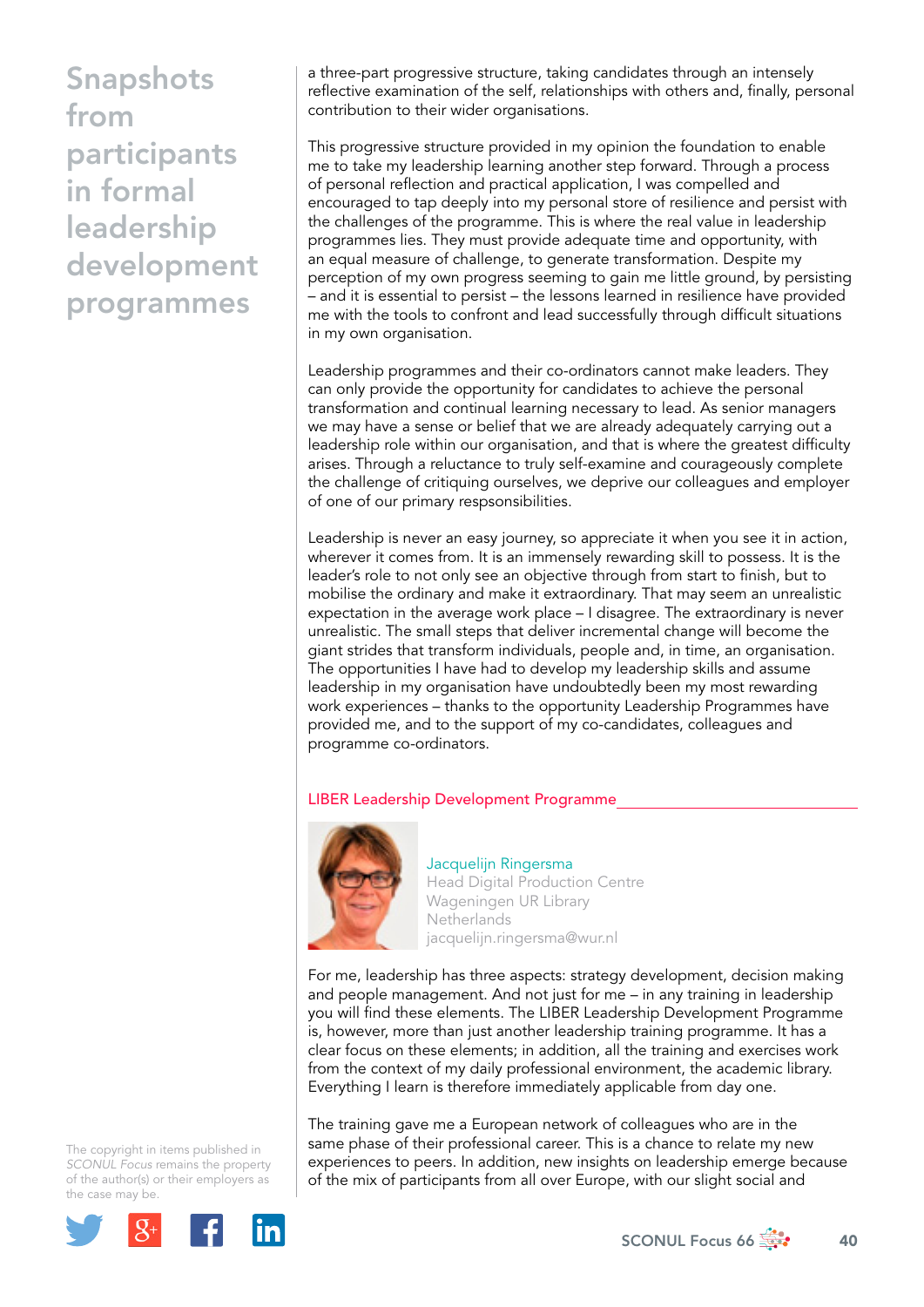cultural differences. I did my mentorship in Sweden, in the Library of the Technical University of Luleå. Under the impression that in Sweden much of the decision making is based on a consensus system, I asked myself whether consensus could speed up the implementation of decisions. In my own library we (the MT) tend to take decisions even when there is still some hesitation in the organisation. Some decisions are revisited during implementation, maybe because not everyone feels they were involved. What I found in Sweden was not consensus, but an interesting mix of communication, leader-based decisions, people-oriented leadership and trust. The mix really helps the library move forward. I use elements of this mix, and adjust them to my own situation and social environment.

I still have another four months to go in the LIBER programme, but I can already say that it has developed me. Last year I started a new team, and I used the ideas of the excellent book on team management to engage the new team to the full (*The five dysfunctions of a team*, by Patrick Lencioni). The team started off inspired and energetic. This year I have become the chair of the National Working Group on Involvement of Universities and their Libraries in Research Data Management. In this role I can apply people management since I am forming a new team, I am working on new strategies for academic libraries, and as chairperson I manage the decision making process.

With the LIBER programme I take a more conscious and dedicated approach.

Lencioni. P (2002). The five dysfunctions of a team. San Francisco. Jossey-Bass

### CILIP Leadership Programme



Claire Sewell Research Skills Co-ordinator Office of Scholarly Communication Cambridge University Library [ces43@cam.ac.uk](mailto:ces43@cam.ac.uk)

I was a little nervous when signing up to the CILIP Leadership Programme as I was lacking in confidence and expected to be intimidated by the experience of the other participants. Happily, this hasn't been the case at all and the programme has really helped me to improve my confidence. I felt that I had something worthwhile to contribute to discussions and have actually found that others have the same concerns as me in terms of leadership. This might sound trivial but it has been immensely reassuring and given me a new perspective on certain problems and situations. The most direct impact of this confidence boost was that it led to a new (permanent) role for me. My new job is something I might not have had the faith in myself to go for a few years ago and represents a huge step up in my career. The role calls for co-ordinating the training needs across Cambridge's many libraries – something that requires strong leadership skills. I am very grateful that the Leadership Programme has given me confidence in my decisions as I move forward.

One area of leadership theory I have used in the last year is the role of individuals in teams. My previous job involved managing a diverse and wellestablished team, which was something not without its challenges. Developing a better understanding of team dynamics allowed me to make the best decisions for everyone involved and smoothed over what could have been a rough transition. When I moved on to my new job this understanding of teams again came in handy as I was able to adapt to a new way of working. Having knowledge of the structure of a team is a vital skill, no matter what your role within one, and this is one of the most valuable things I shall take away from the programme.

The copyright in items published in *SCONUL Focus* remains the property of the author(s) or their employers as the case may be.



SCONUL Focus 66  $\frac{4}{200}$  41